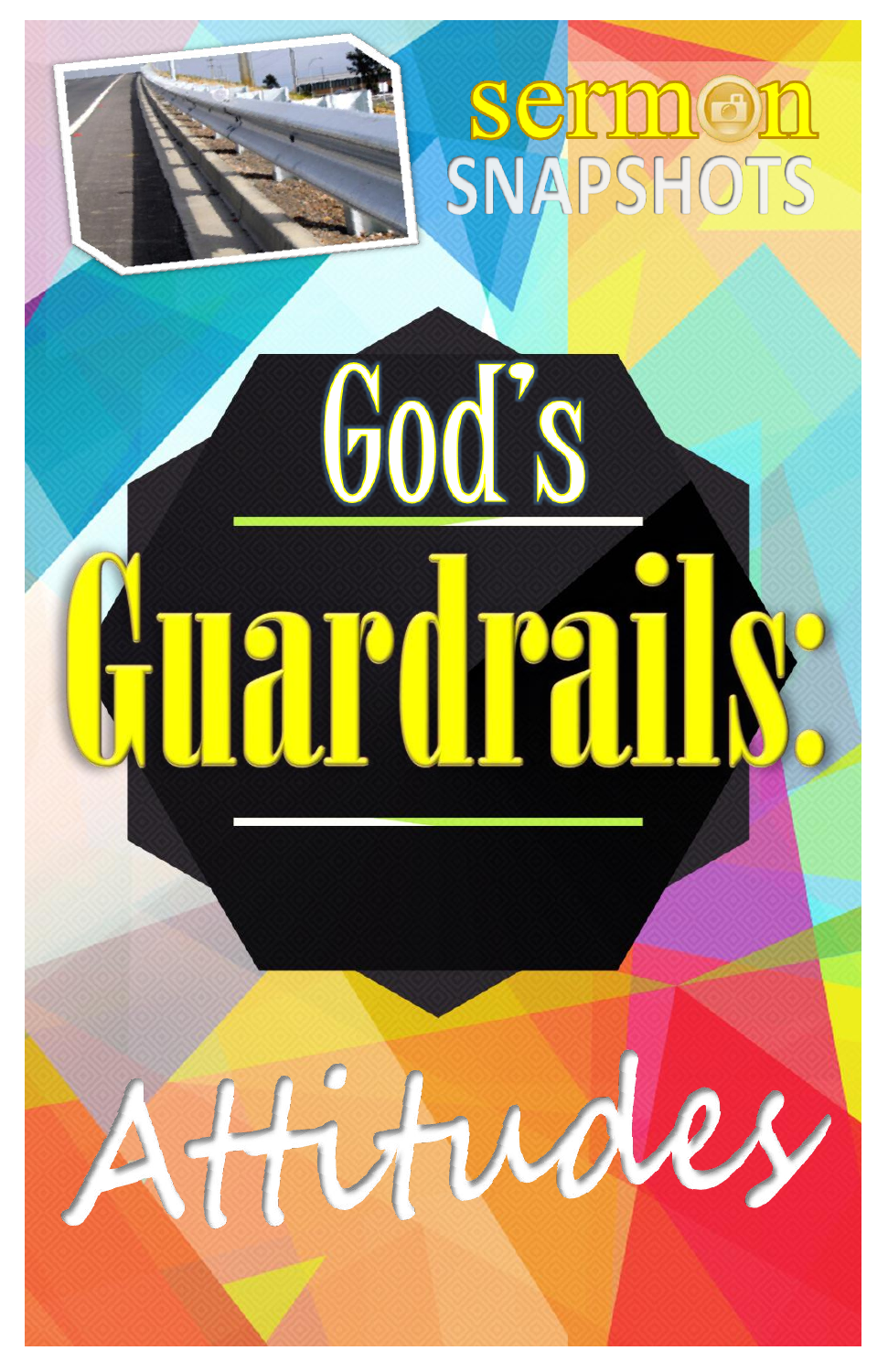Several years ago, there was a convention for barbers that was held in downtown Chicago. Several barbers wanted to show the good that they could do to the community. They found a drunk who was sleeping in an alley behind the hotel where the convention was held. Several barbers brought him in—they bathed him, gave him a nice haircut, manicured his nails, and bought him a new suit. Photographers took pictures for the local newspaper. The manager of the hotel was so impressed that he offered the man a job. The next day, no one could find him. They searched and searched for him. They found him asleep in the alley behind the hotel. He had sold his suit for a cheap bottle of wine and was right back where he started.

The barbers had cleaned him up on the outside, but they failed to change his insides. Until the inside is changed, a person will always remain the way he is. The focus of the gospels is upon changing us—from the inside out—God uses words like:

- $\Box$  Newness of life (Rom 6:4)
- $\Box$  New self (Ephesians 4:24)
- $\Box$  Christ lives in me (Galatians 2:20)

Years ago when I was in college, I used to walk to church services. A couple of neighborhood dogs used to follow me. They'd walk right with me and wait on the front steps until I came out. Everyone thought they were my dogs. They weren't. One Sunday, the dogs came inside and sat in the isle next to me. A couple of men asked me to take my dogs outside. I tried to explain that they weren't my dogs. As soon as I took them out, they snuck back in. This happened for several weeks. One Sunday they sat on the floor in the back for the worship. Did it do them any good? No. They weren't changed—they were dogs. They hadn't changed on the inside.

This morning we conclude our series we have been doing on Guardrails. It's been a great series. James will have the series in our CD rack very soon. We think that this will be a great series to pass along to others.

#### **A. Guardrails—we see them everywhere.**

They are not pretty but they serve a very important function. They are placed on bridges, curves and near cliffs. They keep us from danger. Hitting a guardrail will damage your car—but that is better than going off a cliff. The purpose is to keep you from serious injury. **B. God also has guardrails—they are His word** 

God wants to keep us from ruining our life...those who have ignored guardrails have crashed marriages, ruined their finances, destroyed their reputations and have injured many people—emotionally, physically, and spiritually

When our conscience runs into God's guardrails—it causes guilt. That guilt will make us have a course correction...it is not meant to destroy us but to keep us from destroying ourselves. God knows what is best for us.

**Proverbs 27:12 has been the theme passage in this series. The prudent sees danger…The prudent has their eyes open…The prudent is watching… The prudent is careful**

#### **C. Today, we look at "Guardrails around attitudes**"

- Attitudes are the way we are on the inside, it's the way we see things, it's how we feel about things

Emerson: "What lies behind us and what lies before us are tiny matters compare to what lies within us" - attitude **Continued…**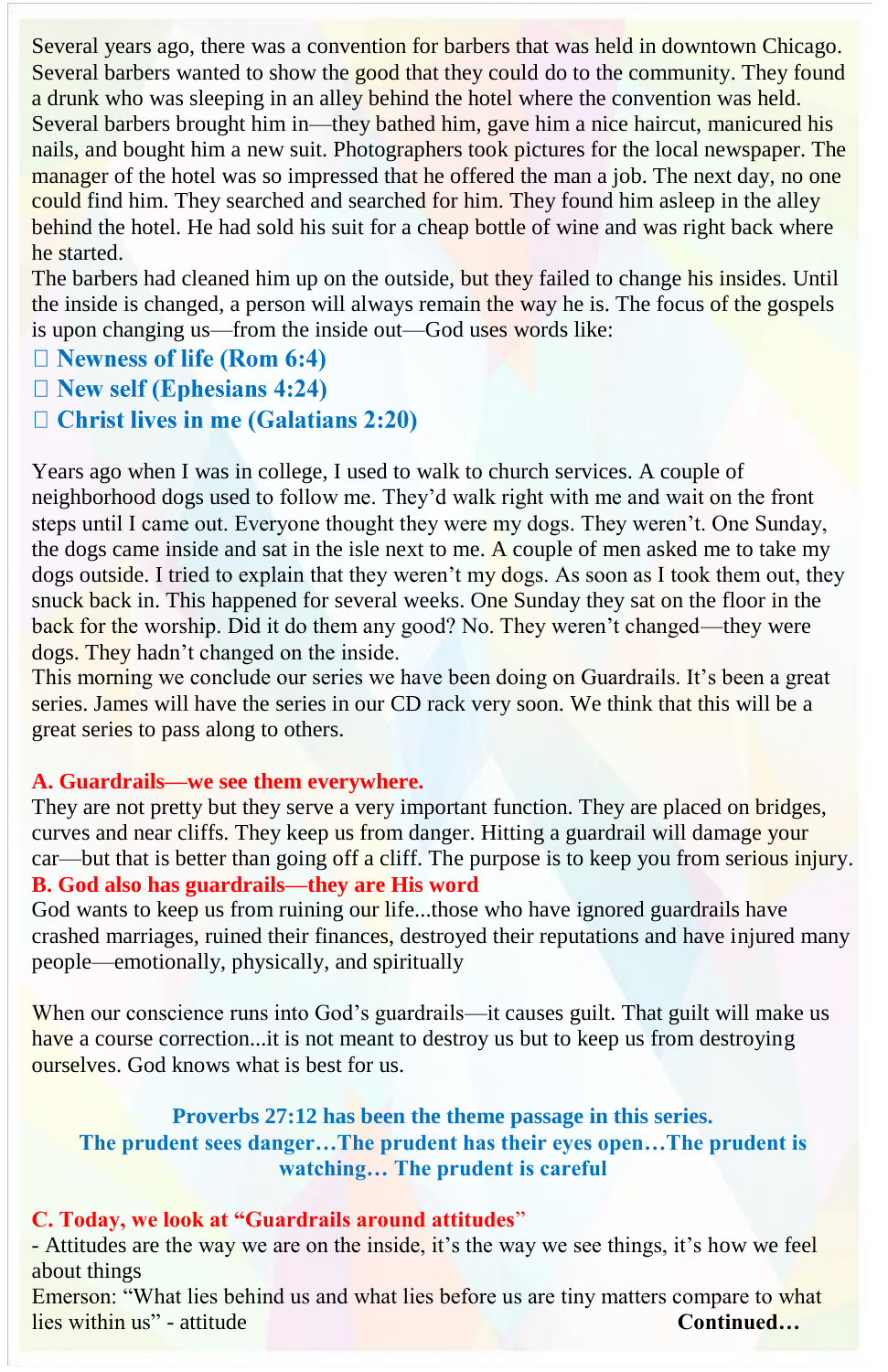#### **1. God is concerned with your attitude (Luke 10:27)**

2 Corinthians 9:7 cheerfulness; Colossians 3:16 thankfulness; 1 Peter 2:2 longing; James

5:16 passionate; Hebrews 13:17 submissive—these are all attitudes!

- 1 Corinthians 10:10- grumbling and complaining is an attitude

- How we get about doing things...how committed we are...how we respect others...how we view others—these are all determined by our attitudes

- We have an attitude about sin...about God...about His word...about worship. Every one of us has an attitude…good, healthy and positive or it can be negative, toxic and warped. See Also Philippians 2:4, Romans 12:3, Luke 18:9, 2 Galatians 5:19-21

#### **2. Your attitude is the lens of your life (Proverbs 23:7)**

Like a camera lens, it's how we see things. This lens can be right on, fuzzy  $\&$  blurry (Numbers 14:1-4)

- It reveals the real you: kindness, prejudice, helpful, hurtful. What comes out is what we really are. It shows others what is important to you.

(A Golfer will clean his clubs...one who loves his car will keep it spotless, there's differences in the way a room is considered clean by mom and her teenager)

- It is the greatest factor in determining success or failure in all you do.

For example, a shoe salesmen in Africa: one guy wanted to be sent home because no one wore shoes… the other guy wanted more help because no one wore shoes.

-It affects all of your relationships, especially with God (Psalm 95:3)

#### **3. Your attitude is affected by outside influences**

An advisor suggested to Lincoln a certain person for a cabinet position. Lincoln said that he didn't like the man's face. The advisor complained, "He can't help the way he looks." Lincoln responded, "Every man over 40 is responsible for his face."

- Philippians 4:8

- What does this say about our choice of movies, books, friends—influencers?

#### **4. Your attitude is always your choice** - Romans 12:16

#### **5. There are five factors that can crash your attitude.**

Proverbs 4:23 (KJV) –(Fear, Discouragement, Sin, Negativism, Problems)

### **God's Guardrail: Learn from Jesus**

#### **- Matthew 11:28-20 Come and learn from Me**

- This is an invitation for rest to those who are tired and weary. Weary on the inside and burdened on the outside.

## **The Humble Jesus**

He served others who could do nothing for Him; he allowed people to interrupt Him; He allowed people to question Him; He allowed people to touch Him, to follow Him…when invited, He went; when asked, He answered.

- Humility is not low self-esteem...it is not putting self-down...it cannot be turned on or off...it is not being poor, nor simply being tolerant...it is not silence

- Comes from the Greek word Humus—earth...lowly instead of highly

Humbleness moves God (James 4:6-10), Luke 9:23 says to be void of self...

- The opposite of humility is pride. God hates that. We hate that.
- Jesus gives you rest on the inside, from burdens, from frustrations

**Continued…**